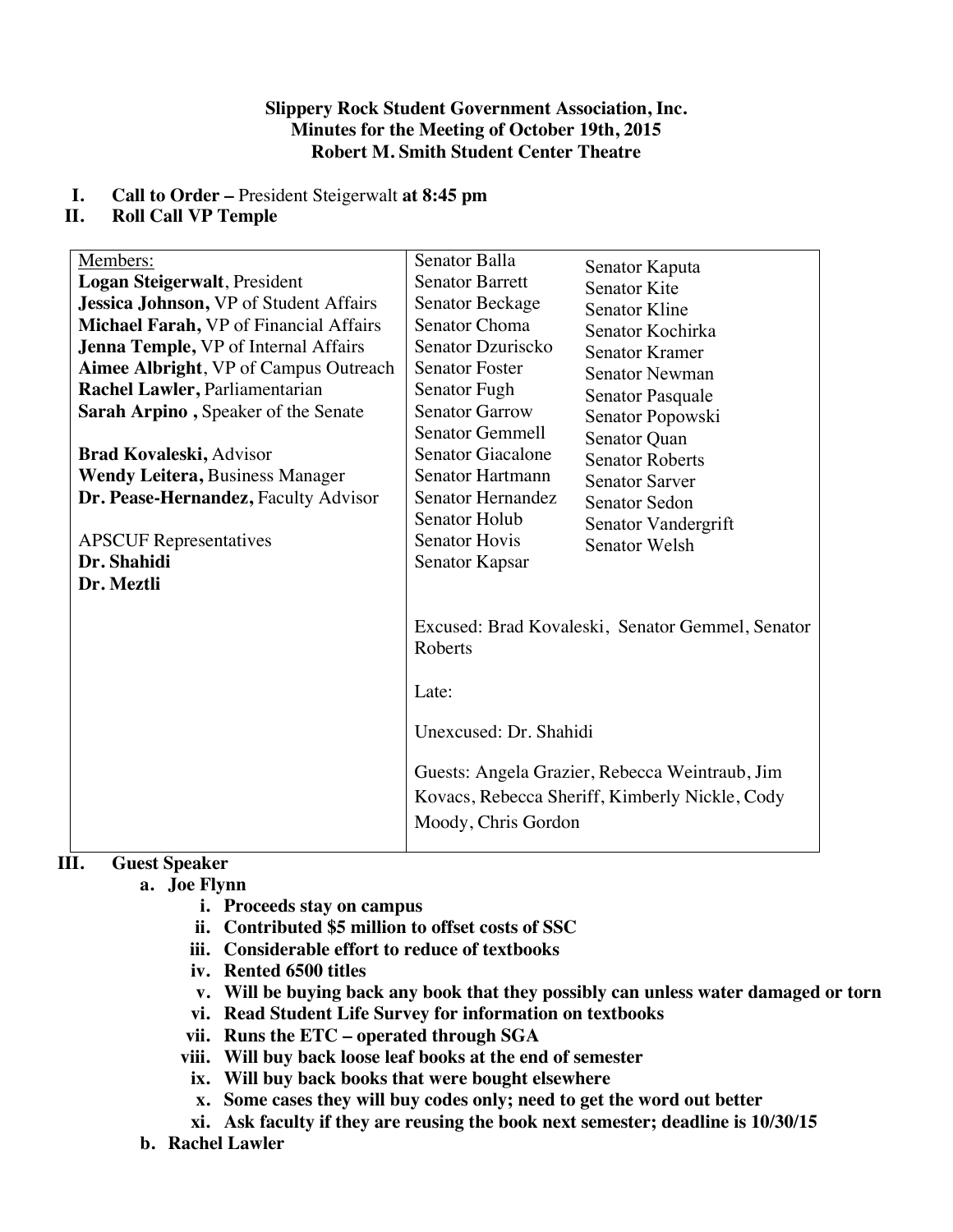- **i. ESU BSGP Conference Summary**
- **ii. Structures vary among schools**
- **iii. Workshops during Breakout Sessions: social advocacy, team bonding skills**
- **iv. Each University strives for the same goal**
- **IV. Officers Reports**
	- **a. President Steigerwalt**
		- **i. BSGP Meeting November 6th in Harrisburg**
		- **ii. Partnership with la Famiglia (Nov. 5th)**
		- **iii. Gathering students for a Judicial Hearing Board**
		- **iv. Liter of the Week - Lainna**
	- **b. VP Temple**
		- **i. Pumpkin Sale starts this week – Tuesday and Thursday at Common Hour**
		- **ii. Selling for \$3-5**
		- **iii. Dodgeball tournament – need 3 team captains for 3 teams for SGA**
	- **c. VP Farah**
		- **i. New Initiatives were distributed in Committee Report**
		- **ii. SGA Scholarship – due October 30th**
		- **iii. Budgetary Reserves: \$159,115.94**
	- **d. VP Johnson**
		- **i. Campus Crawl is Thursday at 6:30pm – meet in CSIL**
		- **ii. Student Life Survey- working on analyzing the results**
		- **iii. Positive response from the Township last week**
		- **iv. Strategic Planning Meeting – next Thursday, 5:00 pm in SSC 320**
	- **e. VP Albright**
		- **i. Harvestfest – Giant Eagle donated a \$20 gift card, Sheetz will be donating water, Domino's is donating pizza, Green and White collaboration**
		- **ii. Sammy is making a flyer; contact UPB for possible collaboration**
		- **iii. Saturday, November 7th from 11-1pm**
		- **iv. Breast Cancer Block Party – October 26th from 6-8 pm in front of Watson**
	- **f. Parliamentarian Lawler**
		- **i. CSIL Thanksgiving Dinner – November 23rd from 5-7 pm**
		- **ii. Project Positivity Week – November 16th-20th**
		- **iii. Partnering with other organizations; Veterans Center and Green & White**
		- **iv. Dismissal policy add-on will be presented at Informal**
	- **g. Speaker Arpino**
		- **i. Getting to know everyone on Senate**
		- **ii. Constituency Breakouts**
		- **iii. Freshman – sending out an email to introduce themselves; New Senator Spotlight with Instagram**
		- **iv. Building – Continuing Comments for a cookie; attending House Council meetings**
		- **v. Commuters – commuter project November 12th in SSC**
		- **vi. Graduate – Graduate survey will be sent out soon; creating a service event**
- **V. Old Business**-

# **Motion #1 – VP Farah motions to approve the AFSCME vending Commission starting July 1, 2015 through June 30, 2016.**

## **Farah/Beckage**

Wendy Leitera – machines are in every building with an AFSCME representative; 2.5% of net sales annually; about \$1000-1500 per year; AFSCME makes a donation back to Childcare Center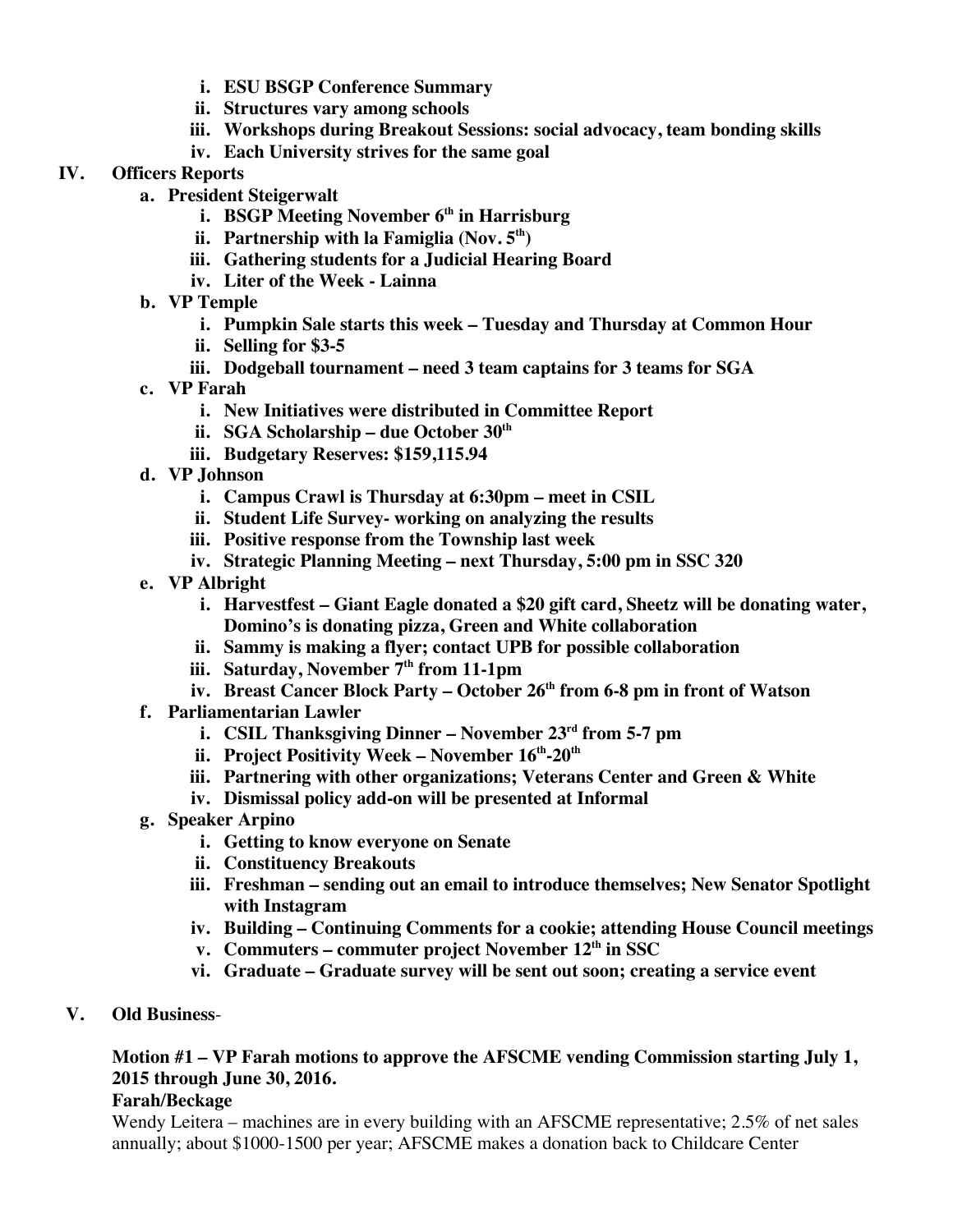**Newman abstains Motion Passes**

#### **VI. New Business**

**Motion #2**- That SRSGA approves the Minutes from the September 28<sup>th</sup> meeting. **Johnson/Kramer Motion Passes**

**Motion #3 –** Senator Dzuriscko motions that the SRSGA approve the New Initiative of \$445 for the Phi Beta Sigma Fraternity.

#### **Dzuriscko/Newman**

Funds for a Halloween Party. Charging \$5 per ticket; will have to pay back SGA \$445 before they can make a profit

VP Farah moves to friendly amend the motion to read \$455 instead of \$445

Dzuriscko and Newman approve the friendly amendment.

President Steigerwalt restates the motion "that SRSGA approve the New Initiative of **\$455** for the Phi Beta Sigma Fraternity.

## **Motion Passes**

**Motion #4-** Senator Beckage motions that the SRSGA approve the New Initiative of \$2,800 for the Exercise Science Society.

#### **Beckage/Barrett**

ACSM MARC Conference to present research; providing a bus for students

# **Motion Passes**

## **VII. Open Forum**

- **a. Lainna – Drag show is Wednesday at 8 pm in the Ballroom**
- **b. Becca – Remind House Councils to let Senators speak; Friday 5-8 pm in the Ballroom there is a Haunted House; November 12th there is a 90s party**
- **c. Abby – AKPsi speaker tomorrow at 7 pm in Spotts Auditorium talking about diversity in business**
- **d. Tabitha – submit a t-shirt design**
- **e. Will – pie your GA in front of Watson during Breast Cancer Block Party; get tickets for UPB events**
- **f. Anthony – Spotts 111 IZE on Mental Illness**
- **g. Claudia – Campus Crawl is THURSDAY!**
- **h. Dr. PH – October 27th – Salsa Trio in the lobby of Student Center; at same time there is an International Student Panel in SSC 319; October 30th 9 pm-12 am Salsa band in SSC Ballroom; November 4th at 8:00 Day of the Dead in Ballroom Sol Cosplay SRU Moda**
- **i.** Tuesday the 27<sup>th</sup>, meet nonprofits in Alumni house at 3 pm
- **j. CSIL social October 29th during Common Hour**

## **IX. Advisor's Comments**

- **a. Brad Kovaleski- absent**
- **b. Wendy Leitera**
	- a. **Put Officer Report slides on website**
	- b. **Put Minutes on website as well**
- **c. Dr. Pease-Hernandez**
	- a. **Be specific with dates on slides**
	- b. **Get faculty involved in Project Positivity**